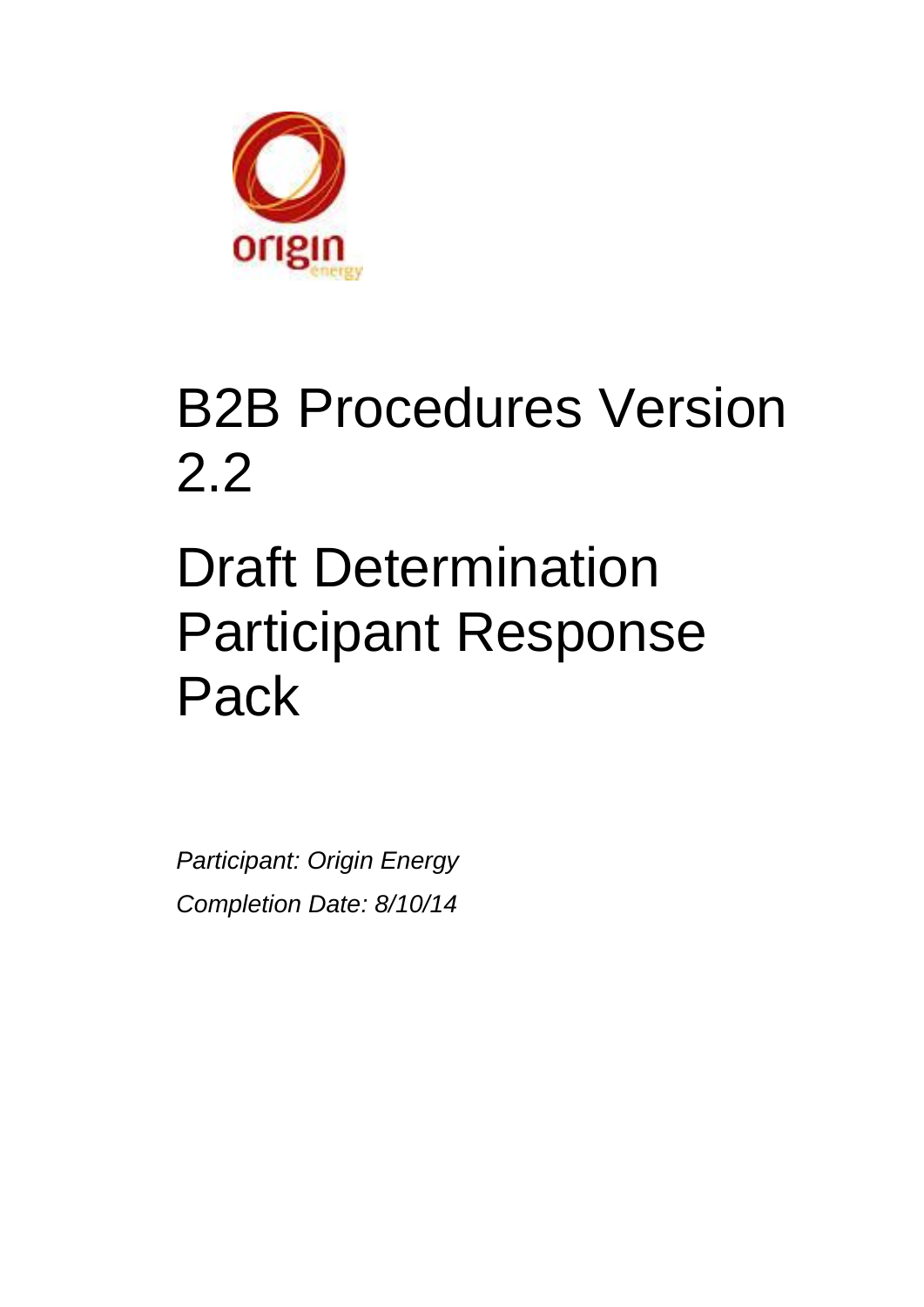#### **9. Participant Responses**

This section lists the changes proposed to the B2B Procedures: Version 2.1

Proposed changes have been categorised as Procedure changes as follows;

- Table 9.1 covers the proposed changes to the B2B Procedure Customer and Site Details Notification Process.
- Table 9.2 covers the proposed changes to the B2B Procedure Service Order Process.
- Table 9.3 covers the proposed changes to the B2B Meter Data Process.
- Table 9.4 covers the proposed changes to the B2B Procedure One Way Notification Process.
- Table 9.5 covers the proposed changes to the B2B Procedure Technical Guideline for B2B Procedures.
- Table 9.6 covers the proposed changes to the B2B Procedure Technical Delivery Specification.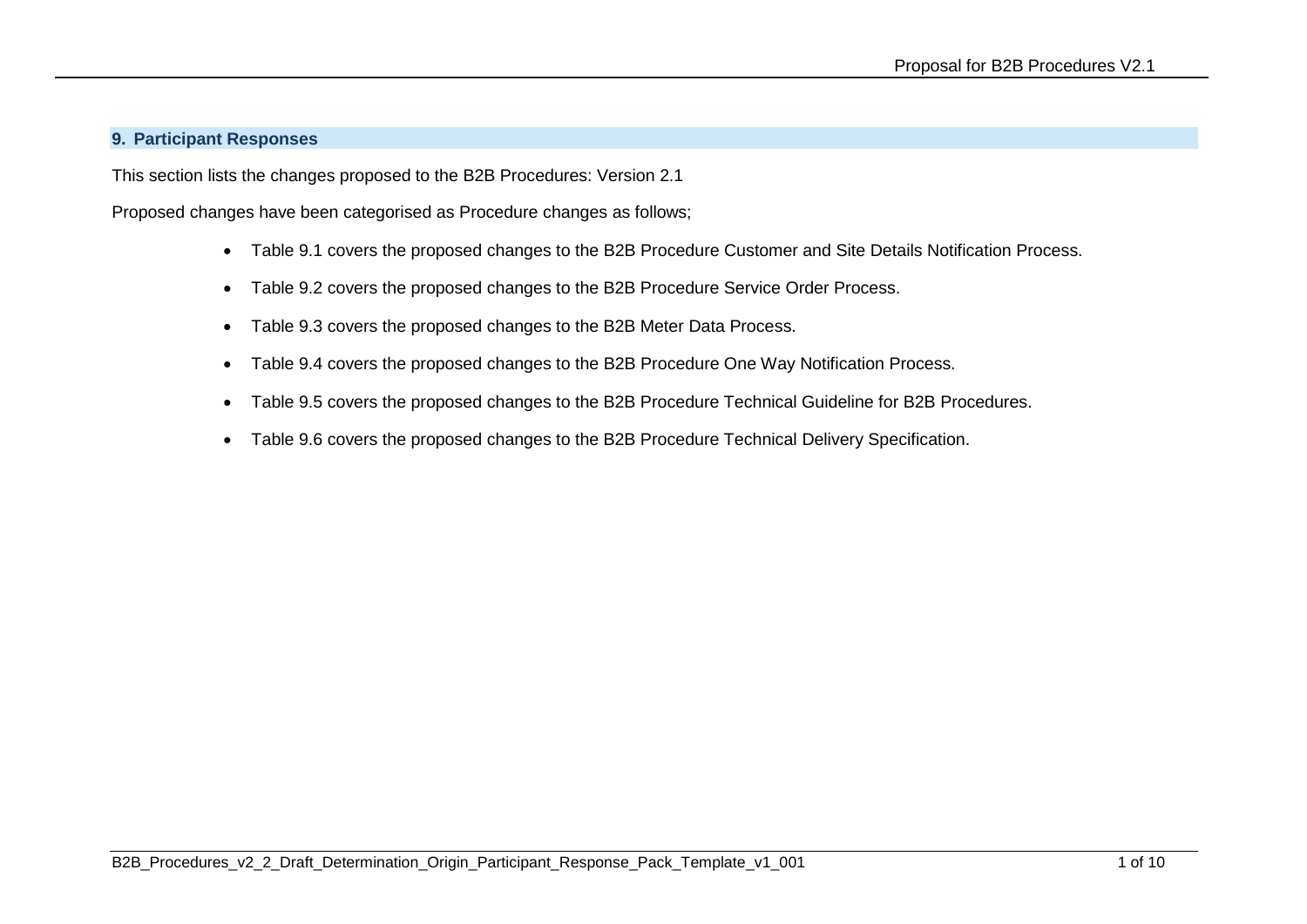### **9.1 Proposed changes to the B2B Procedure Customer and Site Details Notification Process**

Please complete the relevant columns below in order to record your response. If you have no comments on this document please note this as a general comment in the table.

| <b>Item</b> | $\blacksquare$ | <b>Clause/Issue/Comment</b> | <b>Proposed revised B2B Procedures text</b> | Rating<br>$(H/M/L^1)$ | <b>AEMO Response</b> |
|-------------|----------------|-----------------------------|---------------------------------------------|-----------------------|----------------------|
|             |                |                             | Blue underline means insert                 |                       |                      |
|             |                |                             | <b>Red strikeout</b> means delete           |                       |                      |
|             |                |                             |                                             |                       |                      |
|             |                |                             |                                             |                       |                      |
|             |                |                             |                                             |                       |                      |
|             |                |                             |                                             |                       |                      |
|             |                |                             |                                             |                       |                      |

 $1$  L= Low: Not critical. Issues / comments are minor. They add clarity to the document. No major concern if not included in any further revisions M= Medium: Important. Strong case that issue / comments should be considered and an update to the document is desirable, but not critical. H= High: Critical. The issues / comments are fundamental and failure to make necessary changes has the potential to impact consensus.

B2B\_Procedures\_v2\_2\_Draft\_Determination\_Origin\_Participant\_Response\_Pack\_Template\_v1\_001 2 of 10 2 of 10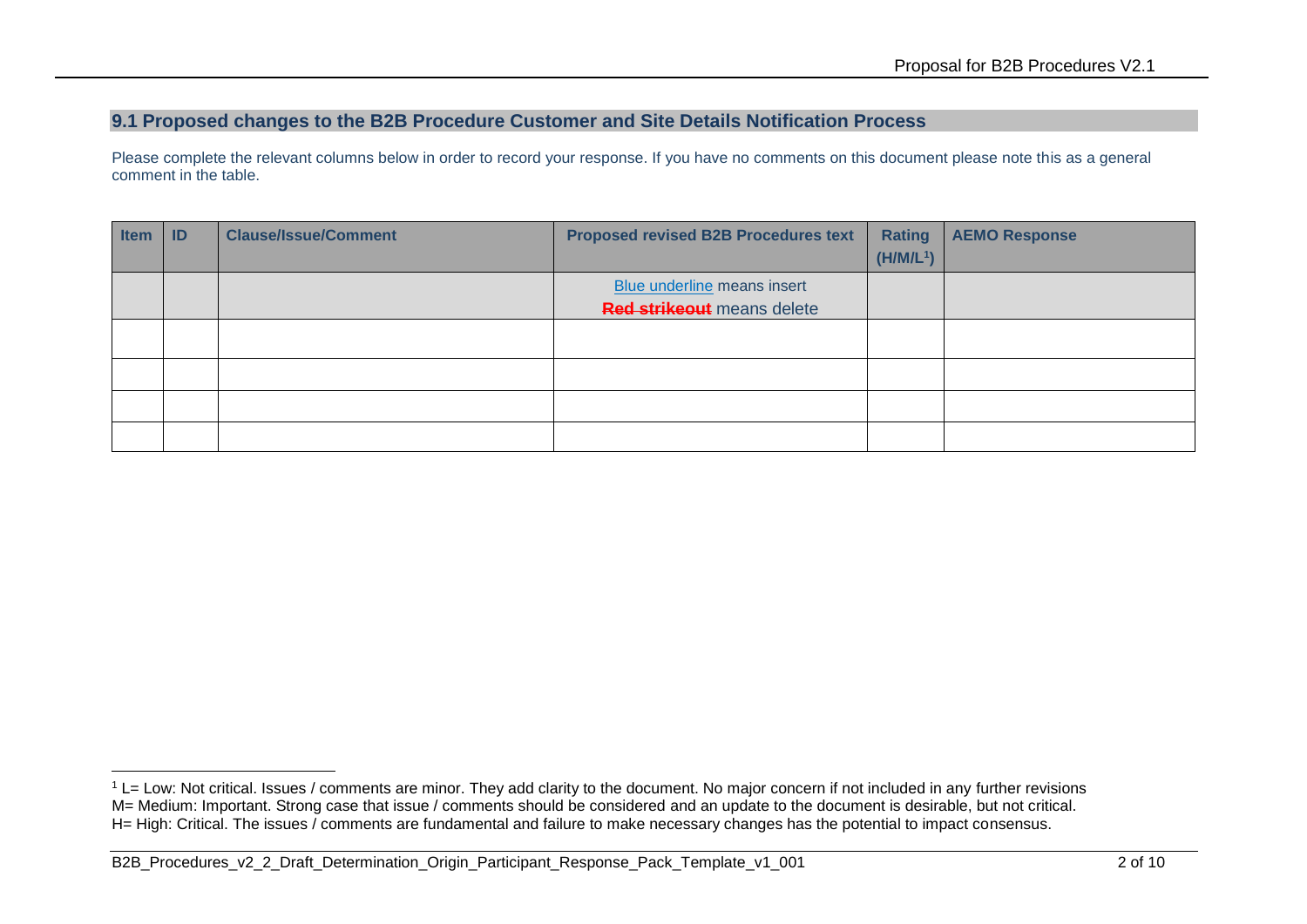### **9.2 Proposed changes to the B2B Procedure Service Order Process**

Please complete the relevant columns below in order to record your response. If you have no comments on this document please note this as a general comment in the table.

| <b>Item</b> | ID | <b>Clause/Issue/Comment</b> | <b>Proposed revised B2B Procedures text</b>                      | Rating<br>(H/M/L <sup>2</sup> ) | <b>AEMO Response</b> |
|-------------|----|-----------------------------|------------------------------------------------------------------|---------------------------------|----------------------|
|             |    |                             | Blue underline means insert<br><b>Red strikeout</b> means delete |                                 |                      |
|             |    |                             |                                                                  |                                 |                      |
|             |    |                             |                                                                  |                                 |                      |
|             |    |                             |                                                                  |                                 |                      |
|             |    |                             |                                                                  |                                 |                      |

<sup>-</sup><sup>2</sup> L= Low: Not critical. Issues / comments are minor. They add clarity to the document. No major concern if not included in any further revisions M= Medium: Important. Strong case that issue / comments should be considered and an update to the document is desirable, but not critical. H= High: Critical. The issues / comments are fundamental and failure to make necessary changes has the potential to impact consensus.

B2B\_Procedures\_v2\_2\_Draft\_Determination\_Origin\_Participant\_Response\_Pack\_Template\_v1\_001 3 01 3 of 10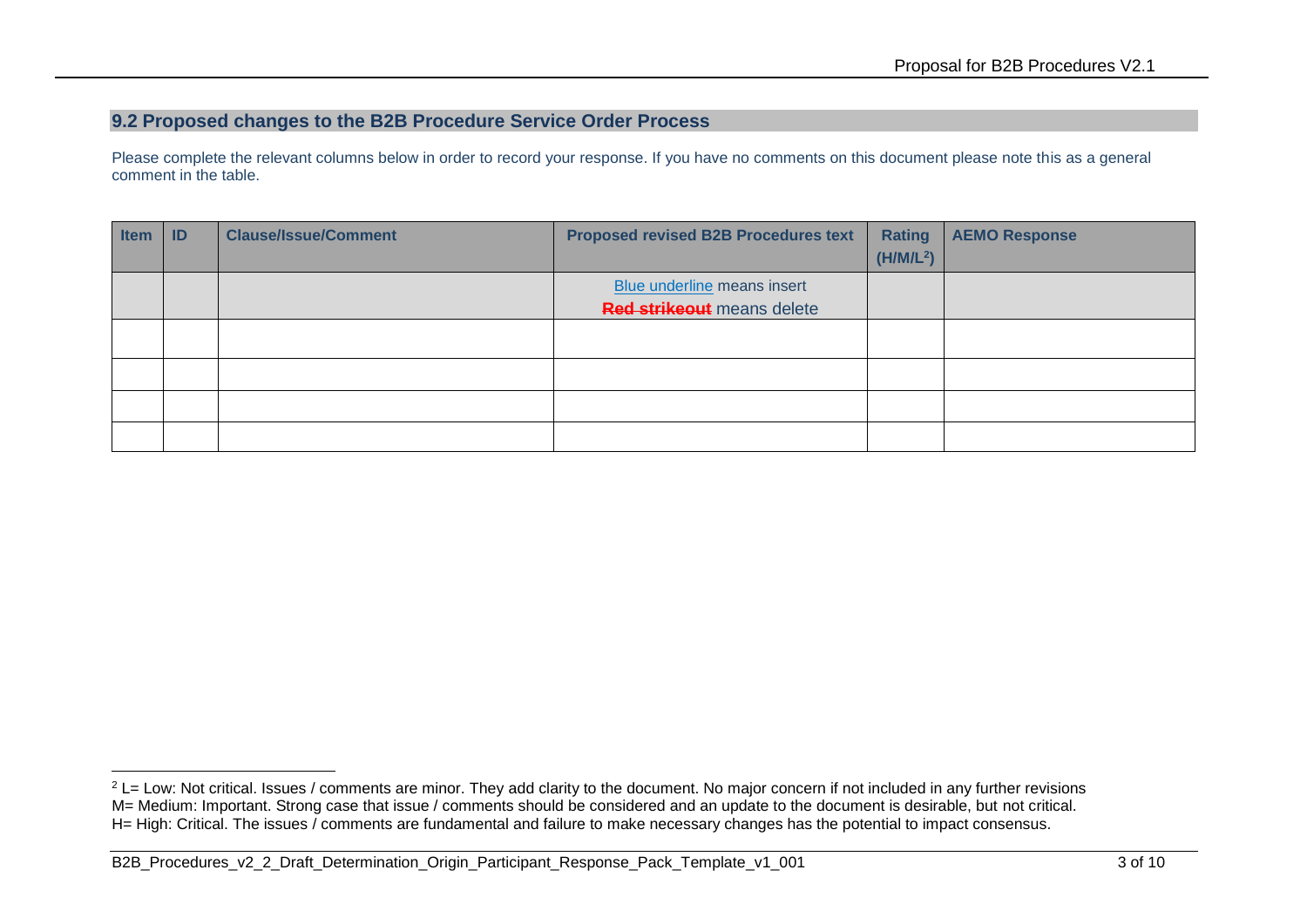### **9.3 Proposed changes to the B2B Procedure Meter Data Process**

Please complete the relevant columns below in order to record your response. If you have no comments on this document please note this as a general comment in the table.

| <b>Item</b> | ID  | <b>Clause/Issue/Comment</b>                                                                                                                        | <b>Proposed revised B2B Procedures text</b>                                                                                                                                                                        | <b>Rating</b><br>$(H/M/L^3)$ | <b>AEMO Response</b> |
|-------------|-----|----------------------------------------------------------------------------------------------------------------------------------------------------|--------------------------------------------------------------------------------------------------------------------------------------------------------------------------------------------------------------------|------------------------------|----------------------|
|             |     |                                                                                                                                                    | Blue underline means insert<br><b>Red strikeout</b> means delete                                                                                                                                                   |                              |                      |
| 8.3.2       | 721 | Origin supports the proposed effective<br>date 13 May 2015                                                                                         |                                                                                                                                                                                                                    |                              |                      |
| 8.3.3       | 721 | Origin supports the proposed changes to<br>section 2.5                                                                                             |                                                                                                                                                                                                                    |                              |                      |
| 8.3.4       | 721 | Issue1<br>Revised wording for 3.2.3 (a). This<br>corrects the initial intent for timings as<br>agreed by the MSWG.                                 | 3.2.3 Timing Requirements for<br>ProvideMeterDataRequest.<br>A Participant must not issue a<br>a.<br><b>ProvideMeterDataRequest relating</b><br>to a scheduled reading event until:<br>prior to the completion of: |                              |                      |
|             |     | <b>Issue 2</b><br>Type 5 meters in Victoria also includes<br>Remote read AMI meters that require the<br>provision of daily data in accordance with | Four Business Days following the<br>read event for type 1, 2, 3, 4 and<br><b>Victorian AMI Metering Installations;</b>                                                                                             |                              |                      |

<sup>&</sup>lt;sup>3</sup> L= Low: Not critical. Issues / comments are minor. They add clarity to the document. No major concern if not included in any further revisions M= Medium: Important. Strong case that issue / comments should be considered and an update to the document is desirable, but not critical. H= High: Critical. The issues / comments are fundamental and failure to make necessary changes has the potential to impact consensus.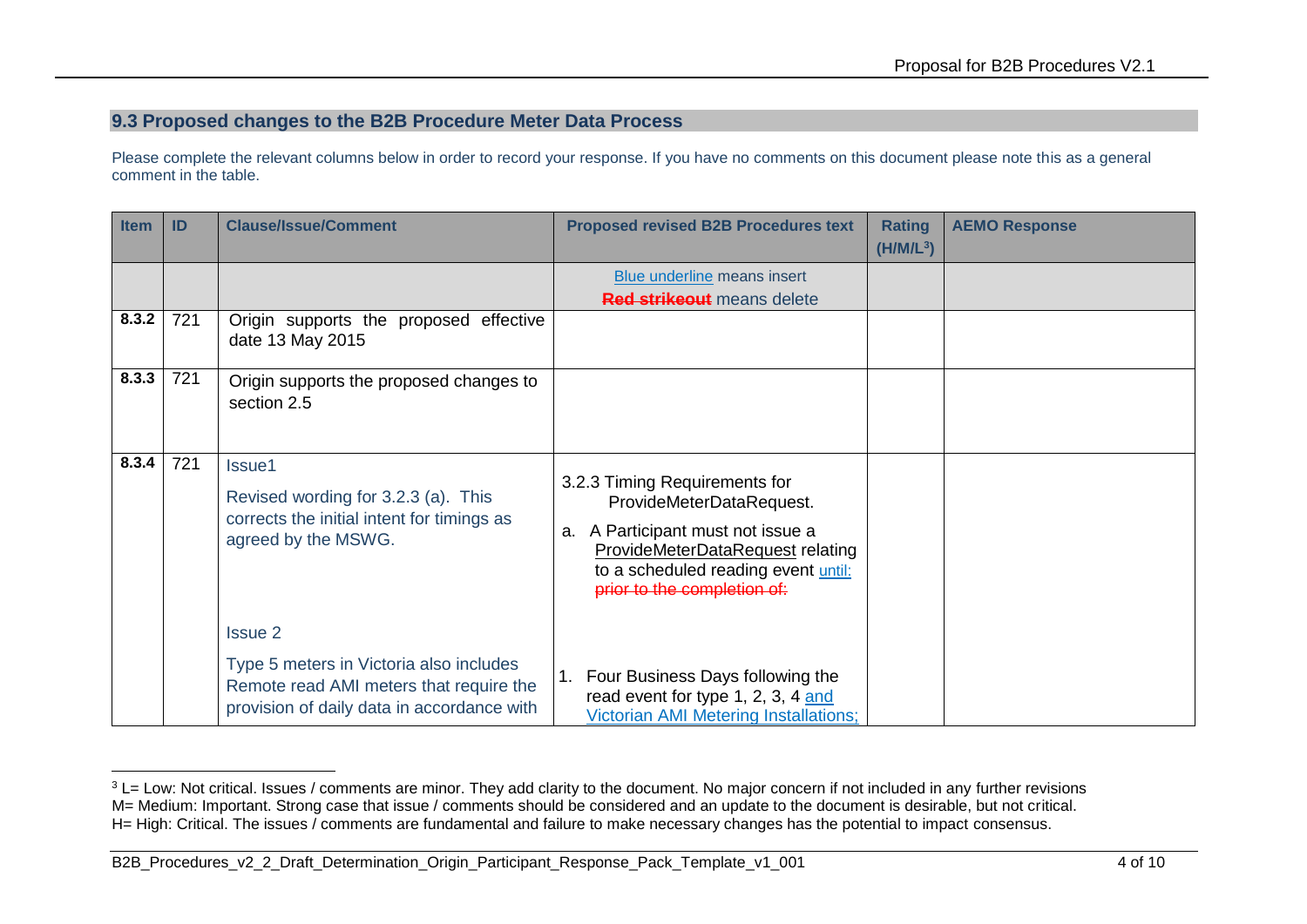| <b>Item</b> | ID | <b>Clause/Issue/Comment</b>                                                                                                                                                                                                                                                                                                                                                                                                                 | <b>Proposed revised B2B Procedures text</b>                                                                                                                                                                                                                                                             | <b>Rating</b><br>$(H/M/L^3)$ | <b>AEMO Response</b> |
|-------------|----|---------------------------------------------------------------------------------------------------------------------------------------------------------------------------------------------------------------------------------------------------------------------------------------------------------------------------------------------------------------------------------------------------------------------------------------------|---------------------------------------------------------------------------------------------------------------------------------------------------------------------------------------------------------------------------------------------------------------------------------------------------------|------------------------------|----------------------|
|             |    | Minimum AMI functionality Specification<br>(VIC)<br>PMD is the only mechanism in B2B<br>procedures to request missing meter data<br>for these meters.<br>The proposed changes will be<br>inconsistent with the Minimum AMI<br>functionality Specification and restricts<br>participants requesting meter data for<br>when daily meter read data is over-due.<br><b>Minimum AMI Service Levels</b><br>Specification (Victoria) is as follows | 2. Six Business Days following the<br>published Next Scheduled Read<br>Date for type 5 (excluding Victorian<br><b>AMI)</b> and 6 Metering Installations;<br>and<br>The seventh Business Day of the<br>3.<br>calendar month for the previous<br>month's MDFF Data, for type 7<br>Metering Installations. |                              |                      |
|             |    | no less than 95% being actual data<br>$\bullet$<br>from meters, (with the remainder<br>substituted), to be available by<br>6am the following day;<br>no less than 99% of actual data<br>within 24 hours of the time in<br>previous point; and<br>no less than 99.9% of actual data<br>within ten business days from the<br>day the consumption occurred                                                                                     |                                                                                                                                                                                                                                                                                                         |                              |                      |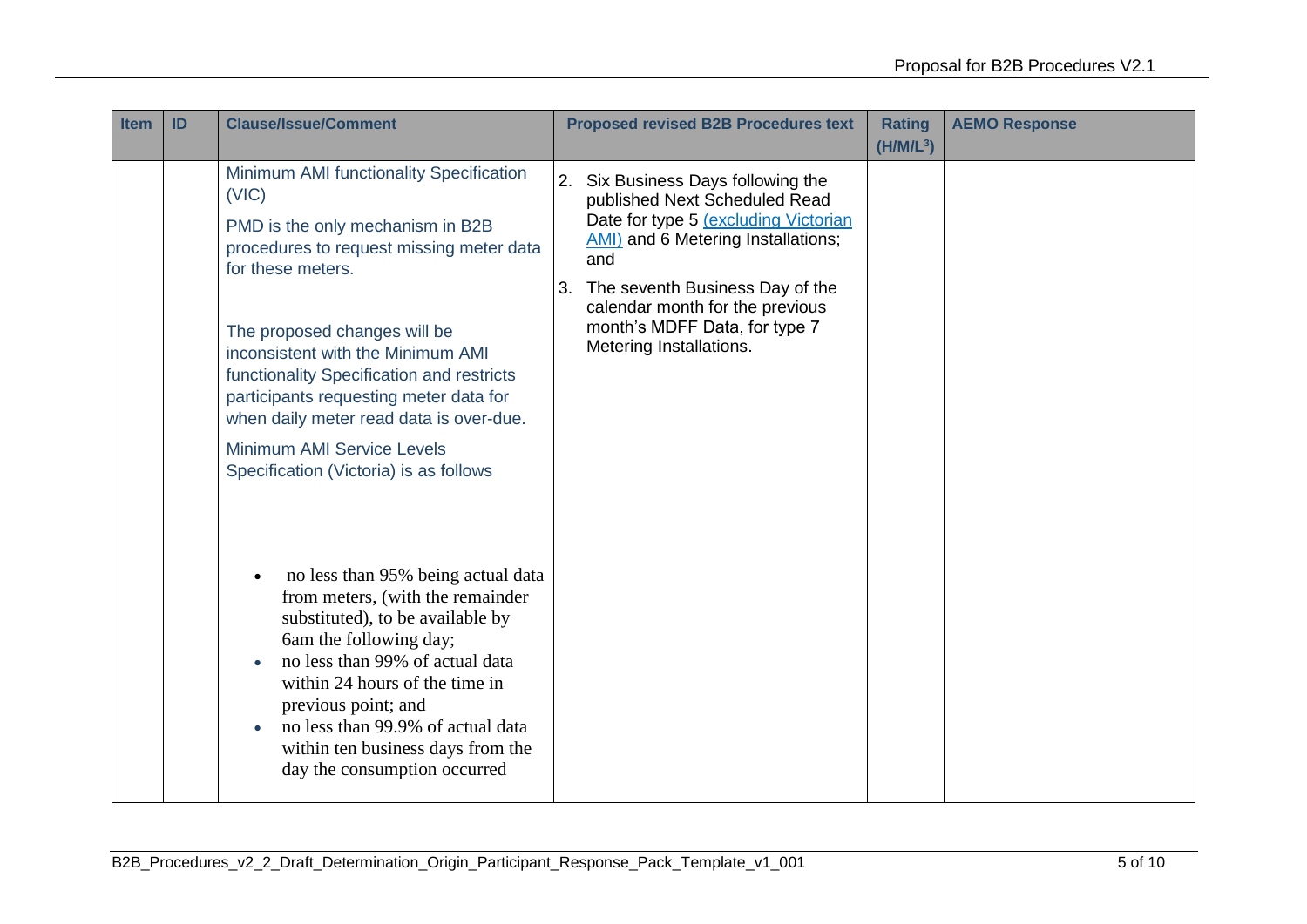| <b>Item</b> | <b>ID</b> | <b>Clause/Issue/Comment</b>                                                | <b>Proposed revised B2B Procedures text</b> | <b>Rating</b><br>$(H/M/L^3)$ | <b>AEMO Response</b> |
|-------------|-----------|----------------------------------------------------------------------------|---------------------------------------------|------------------------------|----------------------|
|             |           | Revise the wording for 3.2.3 (a) (2) that<br>includes Victorian AMI meters |                                             |                              |                      |
|             |           |                                                                            |                                             |                              |                      |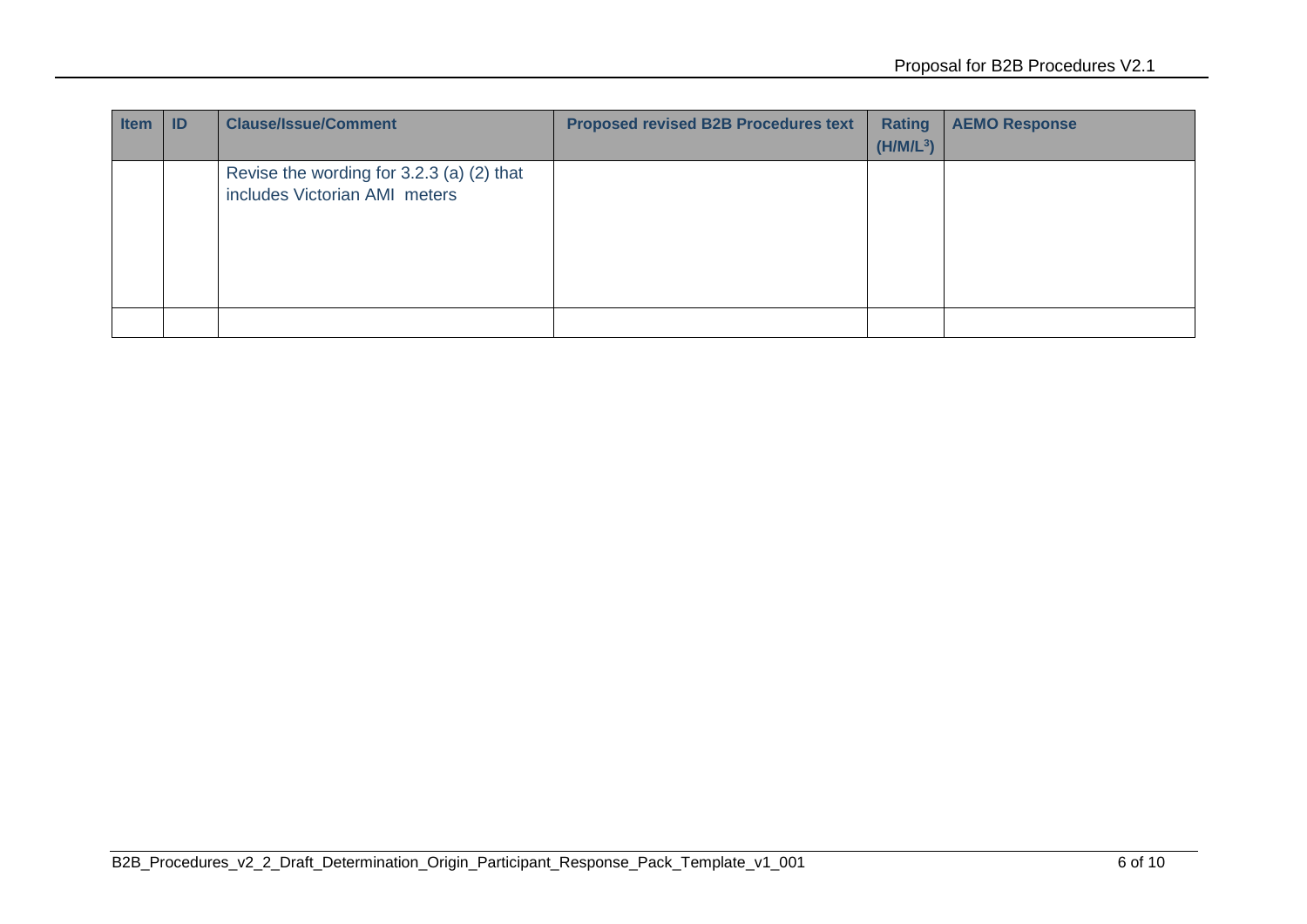### **9.4 Proposed changes to the B2B Procedure One Way Notification Process**

Please complete the relevant columns below in order to record your response. If you have no comments on this document please note this as a general comment in the table.

| <b>Item</b> | ID | <b>Clause/Issue/Comment</b> | <b>Proposed revised B2B Procedures text</b> | <b>Rating</b>         | <b>AEMO Response</b> |
|-------------|----|-----------------------------|---------------------------------------------|-----------------------|----------------------|
|             |    |                             |                                             | (H/M/L <sup>4</sup> ) |                      |
|             |    |                             | Blue underline means insert                 |                       |                      |
|             |    |                             | <b>Red strikeout</b> means delete           |                       |                      |
|             |    |                             |                                             |                       |                      |
|             |    |                             |                                             |                       |                      |
|             |    |                             |                                             |                       |                      |
|             |    |                             |                                             |                       |                      |
|             |    |                             |                                             |                       |                      |

<sup>&</sup>lt;sup>4</sup> L= Low: Not critical. Issues / comments are minor. They add clarity to the document. No major concern if not included in any further revisions M= Medium: Important. Strong case that issue / comments should be considered and an update to the document is desirable, but not critical. H= High: Critical. The issues / comments are fundamental and failure to make necessary changes has the potential to impact consensus.

B2B\_Procedures\_v2\_2\_Draft\_Determination\_Origin\_Participant\_Response\_Pack\_Template\_v1\_001 7 of 10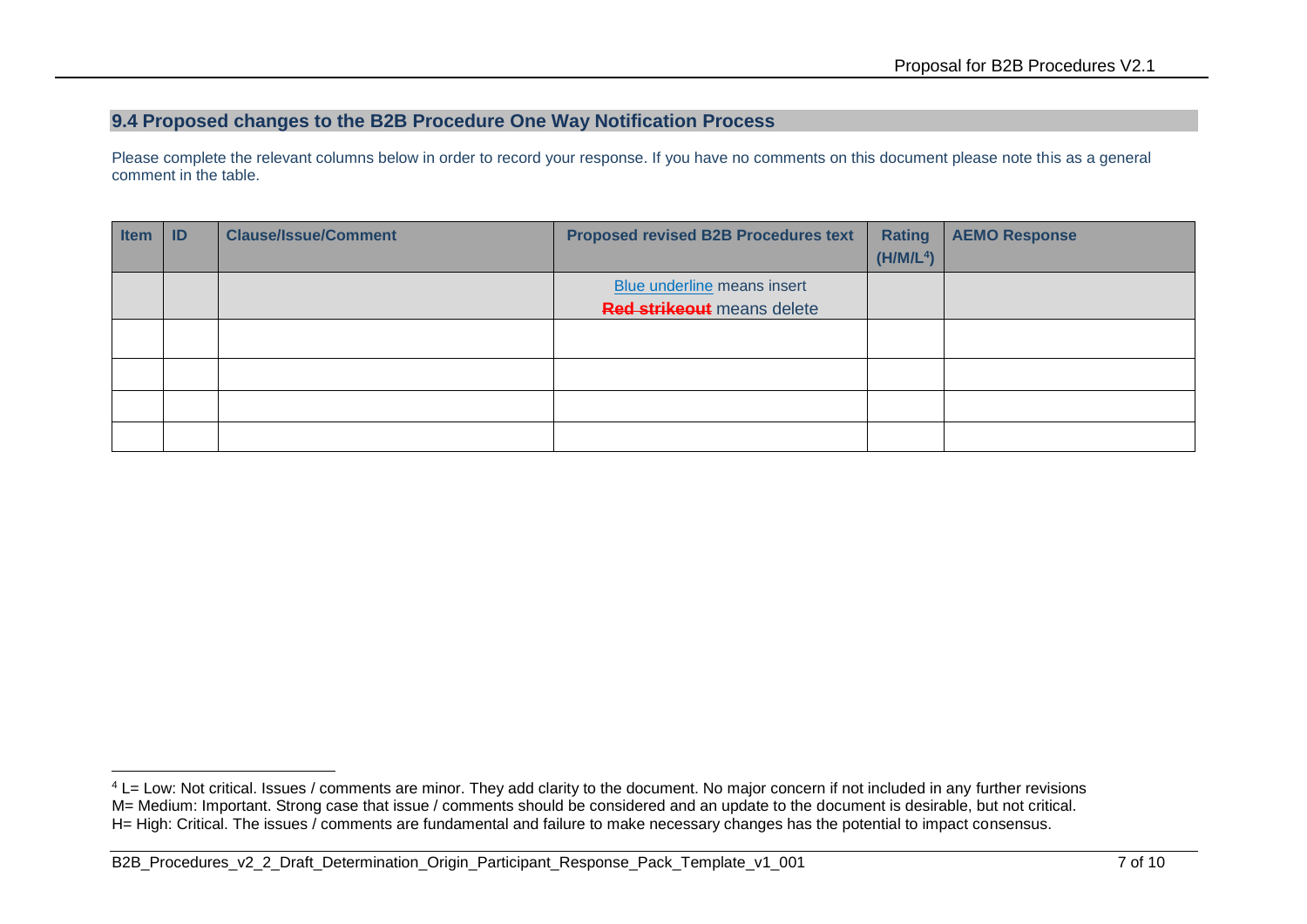#### **9.5 Proposed changes to the B2B Procedure Technical Guidelines for B2B Procedures**

Please complete the relevant columns below in order to record your response. If you have no comments on this document please note this as a general comment in the table.

| <b>Item</b> | ID | <b>Clause/Issue/Comment</b> | <b>Proposed revised B2B Procedures text</b> | <b>Rating</b>         | <b>AEMO Response</b> |
|-------------|----|-----------------------------|---------------------------------------------|-----------------------|----------------------|
|             |    |                             |                                             | (H/M/L <sup>5</sup> ) |                      |
|             |    |                             | Blue underline means insert                 |                       |                      |
|             |    |                             | <b>Red strikeout</b> means delete           |                       |                      |
|             |    |                             |                                             |                       |                      |
|             |    |                             |                                             |                       |                      |
|             |    |                             |                                             |                       |                      |
|             |    |                             |                                             |                       |                      |
|             |    |                             |                                             |                       |                      |

<sup>-</sup> $5$  L= Low: Not critical. Issues / comments are minor. They add clarity to the document. No major concern if not included in any further revisions M= Medium: Important. Strong case that issue / comments should be considered and an update to the document is desirable, but not critical. H= High: Critical. The issues / comments are fundamental and failure to make necessary changes has the potential to impact consensus.

B2B\_Procedures\_v2\_2\_Draft\_Determination\_Origin\_Participant\_Response\_Pack\_Template\_v1\_001 8 of 10